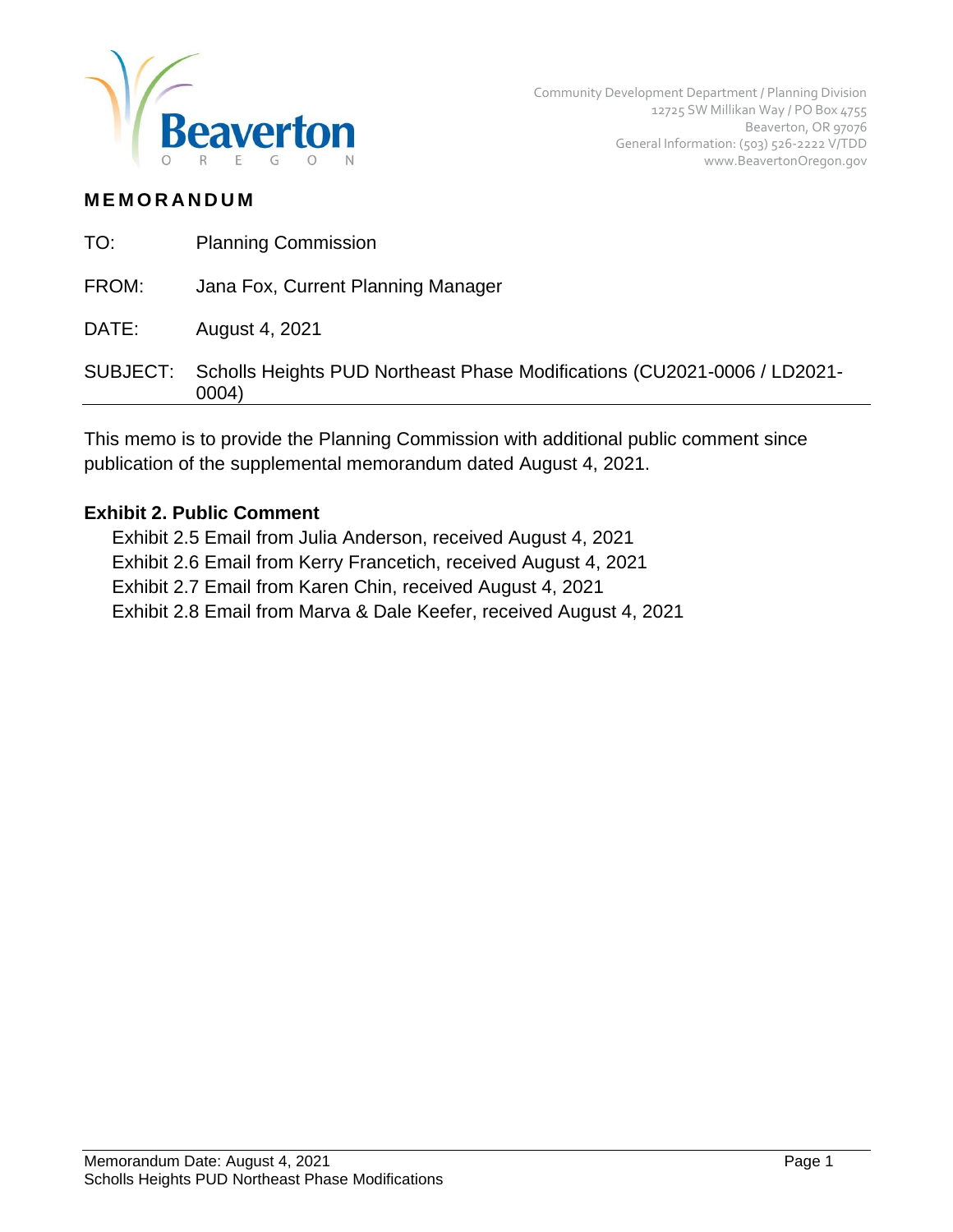| From:    | Julia Anderson <g_da@me.com></g_da@me.com> |
|----------|--------------------------------------------|
| Sent:    | Wednesday, August 4, 2021 2:03 PM          |
| To:      | Jana Fox                                   |
| Subject: | Case number: CU2021-0006/LD2021-0004       |

To the City of Beaverton,

My family lives at 19237 SW Tile Flat Rd. I have four young children and I am always concerned when they play outside because the road out front has become increasingly busy. With the increasing population density in this area, the traffic will only continue to worsen with the narrow lanes out front in place. We have not fenced in our yard because we thought Taylor Morrison would have bought the property by now so my in-laws are in limbo in figuring out how to maintain their property without losing money in case they get bought out. I implore you to consider my in-laws case so that everybody wins and especially safety wins.

Sincerely,

Denise Julia Anderson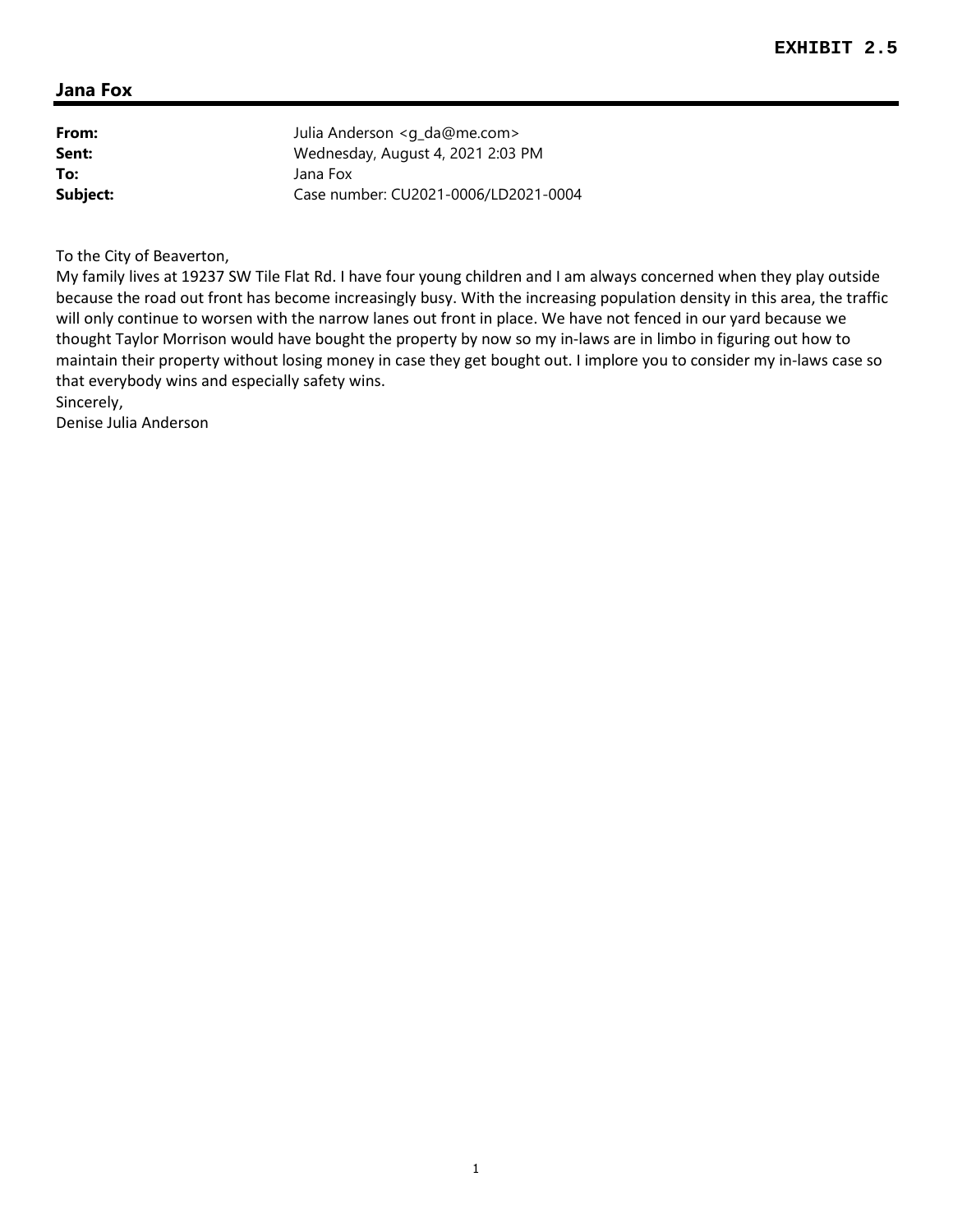From: Brett Cannon **Sent:** Wednesday, August 4, 2021 3:54 PM **To:** Jana Fox **Subject:** FW: Ron Anderson Request

From: Kerry Francetich <kerry@southwesthills.org> **Sent:** Wednesday, August 4, 2021 11:04 AM **To:** Mailbox CDD Planning <MailboxCDDPlanning@beavertonoregon.gov> **Subject:** Ron Anderson Request

I encourage the Beaverton Planning commission to seriously hear the concerns of Ron Anderson at the Planning Commission meeting to be held on 8-4-2021. If safety is really a concern, please do your due diligence to resolve the safety concerns.

Thank you,

Kerry Francetich Lives in Tigard, works in Beaverton, have driven Tile Flat Road numerous times.

Sent from Mail for Windows 10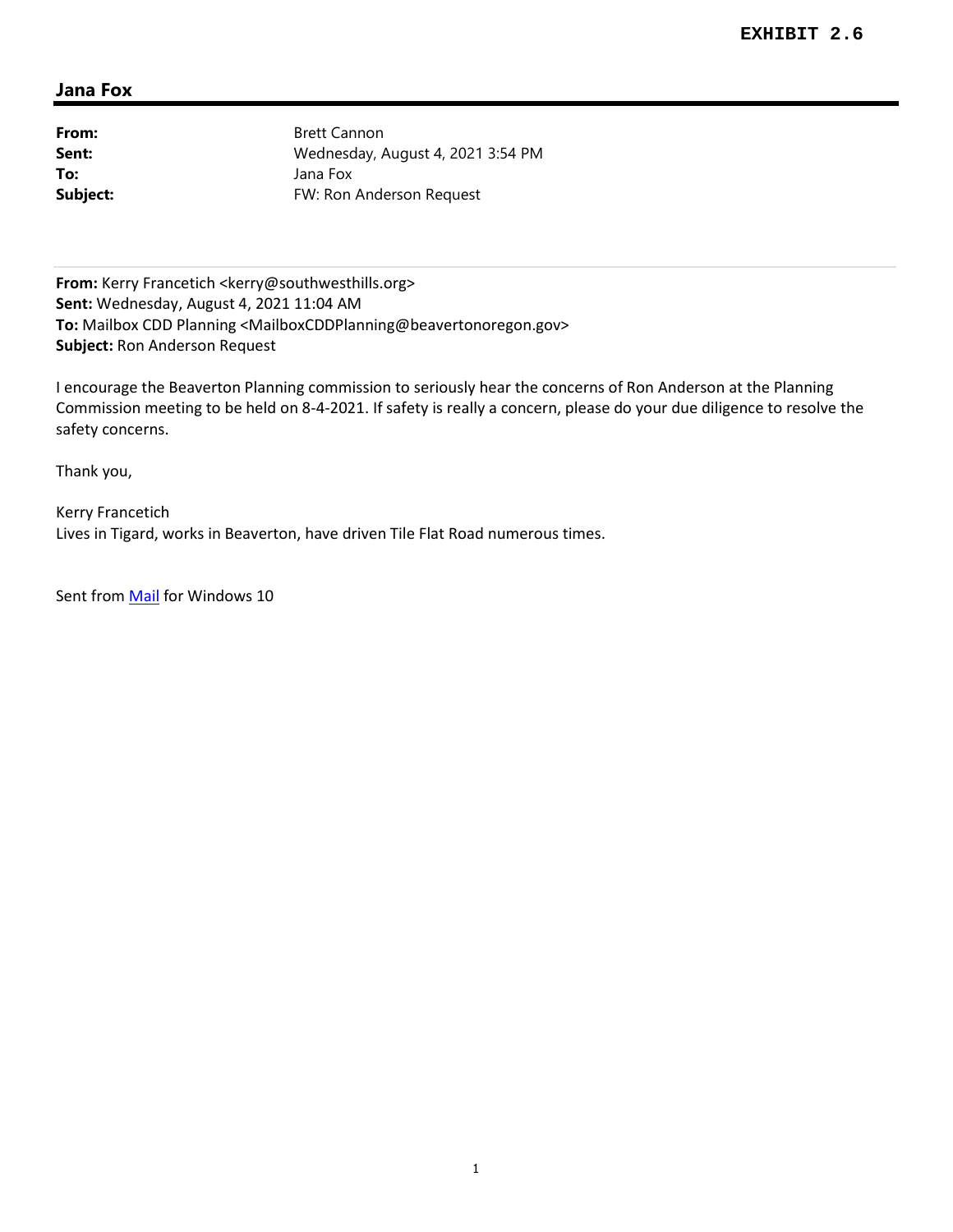**From:** Brett Cannon **Sent:** Wednesday, August 4, 2021 3:54 PM **To:** Jana Fox **Subject:** FW: Tile Flat Road

From: Karen <br />brandywine.estate@netzero.net> **Sent:** Wednesday, August 4, 2021 2:02 PM **To:** Mailbox CDD Planning <MailboxCDDPlanning@beavertonoregon.gov> **Subject:** Tile Flat Road

Beaverton Planning Commission:

I am writing in regard to Tile Flat Road and the proposed increase in the number of dwellings in the adjacent to the development. I use TF Road and it has been designed to be a rural road with narrow lanes and no shoulders on the section of road that I travel. Tile Flat Road was not designed to be the thoroughfare it will be when thousands more homes are built in the area. Already, people drive too fast on the road and there is no place to pull off of the road to let traffic pass or to pass a bicyclist who is enjoying a country ride. Traffic has increased on TF Road in recent years and with the planned development on South Cooper Mountain traffic is likely to become a bumper to bumper nightmare while inviting many more accidents.

As a fellow traveler on a road that may become arterial that will funnel thousands of vehicles each day from neighborhoods on and around Cooper Mountain, Beaverton, Tigard, and Hillsboro, I want to recommend that those who are planning the South Cooper Mountain invest in improving Tile Flat Road to accommodate the increased traffic from adjacent developments. By doing so, you will be insuring efficient commerce in the area and saving lives by the safety measures that you will enact for the community. This is a legacy you can be proud of. Sincerely,

Karen Chin

A resident of Cooper Mountain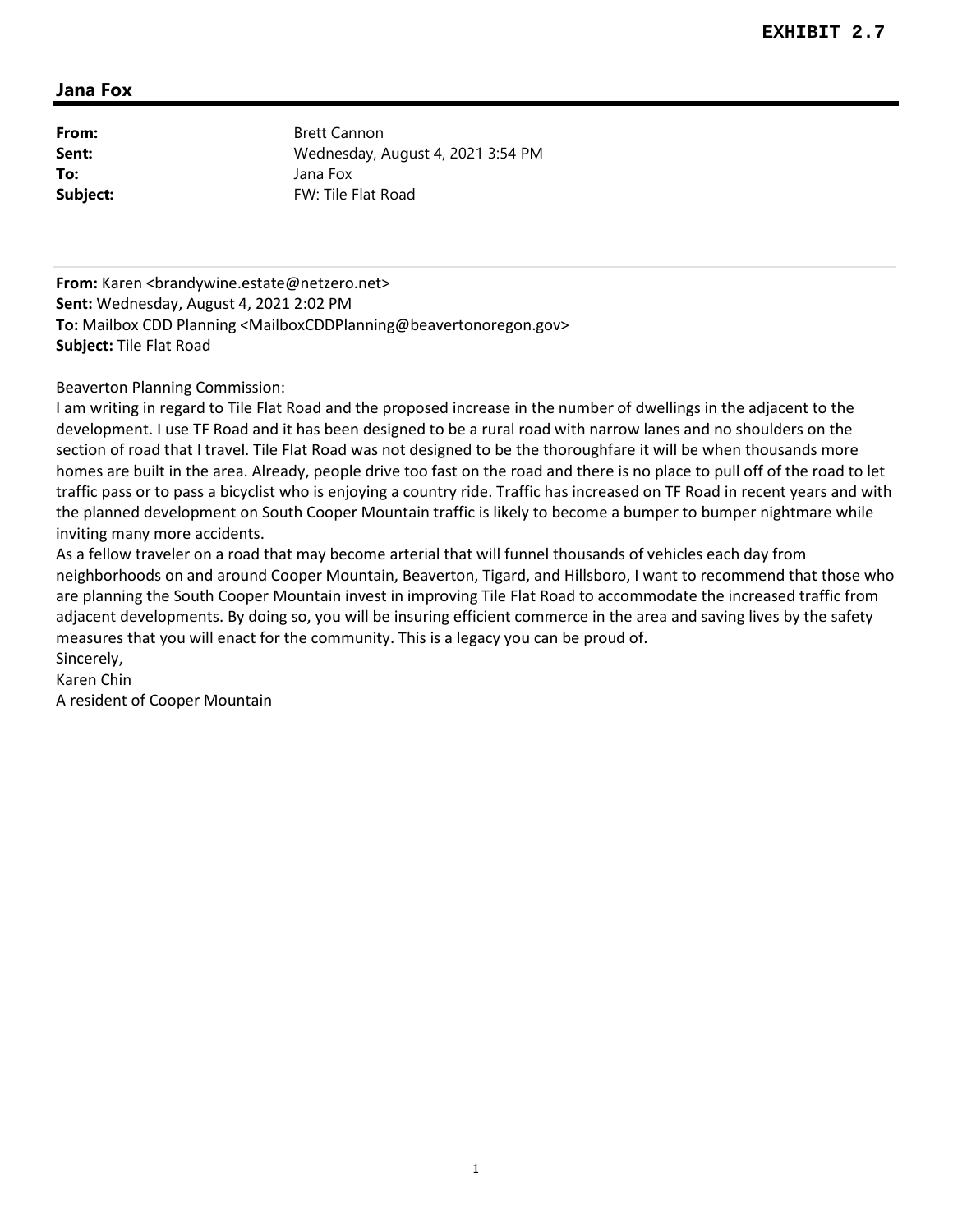| From:               | <b>Brett Cannon</b>                         |
|---------------------|---------------------------------------------|
| Sent:               | Wednesday, August 4, 2021 4:09 PM           |
| To:                 | Jana Fox                                    |
| Subject:            | FW: Concern for Tlle Flat Road              |
| <b>Attachments:</b> | TileFlatRd PUBLIC HEARING notice 8_4_21.pdf |
| Importance:         | High                                        |

**From:** Marva Keefer <damakeefer@frontier.com> **Sent:** Wednesday, August 4, 2021 3:45 PM **To:** Mailbox CDD Planning <MailboxCDDPlanning@beavertonoregon.gov> **Subject:** Concern for TIle Flat Road **Importance:** High

To whom it may concern:

We will not be able to attend the Zoom meeting tonight in regard to the above attachment, but wanted to express our support of the concern the home owners have on Tile Flat Road – namely Ron and Jennifer Anderson.

Re: The City of Beaverton is apparently disregarding our objection to the plans of the adjacent developers which will *endanger us and the general public* on the basis that we should have raised our objections years ago. We only recently found out that they were disregarding the recommendations of a Traffic Impact Analysis Study submitted by Kittleson, et al, which has no visibility of the intrinsic historically proven dangers in the section of road which will not be improved, yet will have the additional load of the users from 915 to 1,500 new residential units.

•Some history from Ron Anderson: Beaverton acknowledged our Attorney's submission yet ignored my attachment summarizing eight single-car accidents we've observed directly in front of our home under the rural traffic density over the last several years. • They have not acknowledged the defect in Kittleson's Traffic Impact Analysis Study claiming existing 11' travel lanes on the contentious section of SW Tile Flat Road, with implied 2' shoulders. They are 9' at most with scarcely 6" of shoulder flanked by 2:1 sloped ditches (the minimal required is 5:1), which have likely contributed to the accidents observed.

• Beaverton has declared safe the existing road defects in spite of being provided with projected information of vastly increased traffic on our unimproved rural road which would